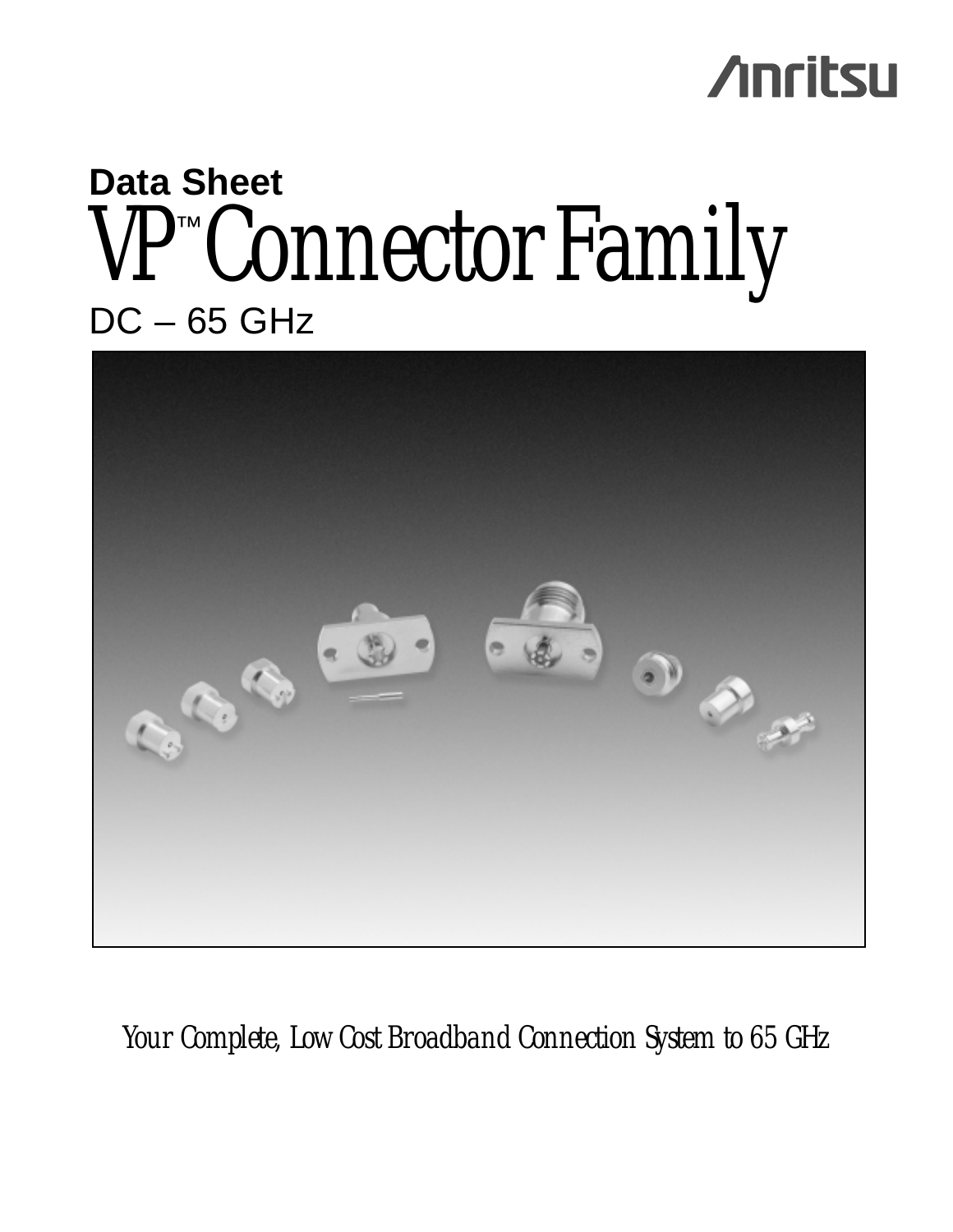### **VP™ Connector Family, DC to 65 GHz**

*The new VP Connector family, with shrouds and adapters, is well suited for applications in components, systems and instrumentation to 65 GHz. Anritsu's family of VP Connectors satisfies virtually every interface and provides an excellent and reliable performance.*

#### **Features**

- Superior RF Performance to 65 GHz
- Hermetic Connection
- Sliding Contact Connection to Microstrip
- Ground lip for handling substrates on carriers
- Testing capabilities using VP-VF Adapter
- Auto alignment capabilities on VP-VF Adapters

#### **VP Bullet**

The VP Bullet is a VP-VP adapter, designed to connect two modules with shrouds, back to back. The VP Bullet exhibits exceptional performance due to it's unique design concept.

The VP Bullet is designed with six slots in the outer conductor and four slots in the center conductor. The increase in the number of slots in the outer conductor reduces the insertion and extraction force to less than one half of the force required for conventional SMP connectors and thus reduces wear and tear. In the lab VP Bullets have been tested to 1000 insertions with no degradation in performance. Anritsu guarantees at least 500 connections. In addition, the VP Bullet provides a positive stop so that fingers can not be damaged during insertion.

#### **VP Shroud Design**

Anritsu VP Shrouds are based on the design concept first used in Anritsu's Integrated V Connector®. VP Shrouds use the standard V Glass bead and the critical compensation steps required to install the glass bead in the housing are a part of the hermetic shroud design. Since Anritsu controls the critical internal dimensions, consistent performance is assured.

Additionally, the ground lip allows the substrate ground to be attached directly to the connector, eliminating the long ground path common to other connector families. This short ground path improves return loss performance, especially at the high end of the frequency range.

The VP Shrouds, except for the CPW versions, are designed to be used with the Anritsu V110-1 Stress Relief Contact (sliding contact). The CPW backside interface is a pin overlap design, so the center pin is directly connected to the transmission line and the substrate ground is directly attached to the ground lip.

#### **Cable Connector**

The VP Cable connector uses standard semi-rigid 2.16 mm cable just like the V cable Connectors. One can install standard V Cable connector on the opposite end and thus it makes the testing of the modules much easier. The VP cable connector has a flange to ensure a good rigid connection to the module. The cable connectors can also be utilized for connecting two modules back to back.

#### **VP-VF Adapters**

VP-VF Adapters are specifically designed for testing the modules using the Precision V Connector. The VP-VF Adapter can be replaced with a VP Bullet or VP Cable Connector.



*Model 01-501 Bullet Insertion and Removal Tool*



*01-502 VP100B Torque tool adapter*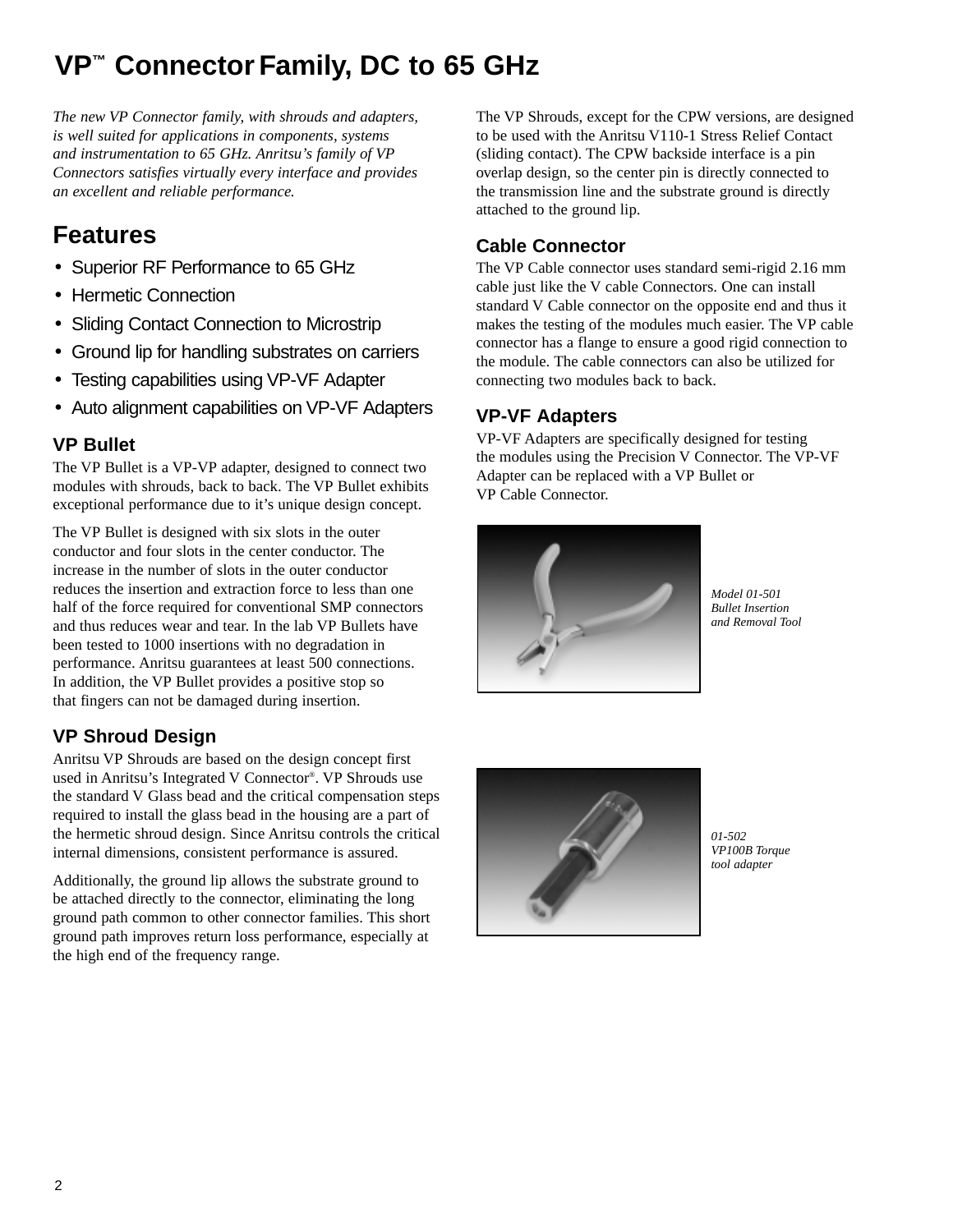

*VP100BCPW Solder-in CPW hermetic shroud*



*VP100B screw-in hermetic shroud*







.51

*VP100BMS10 Solder-in 10 mil Microstrip hermetic shroud*







3.57 ACROSS FLTS

 $\top$ 

*VP101F VP cable adapter*

Ø.24







*VP100BMS75 Solder-in 7.5 mil Microstrip hermetic shroud*





*VP100BNL no lip hermetic shroud*





*VP102F VP Bullet*





 $-6.50$ 



*VP103F VP-VF Adapter*